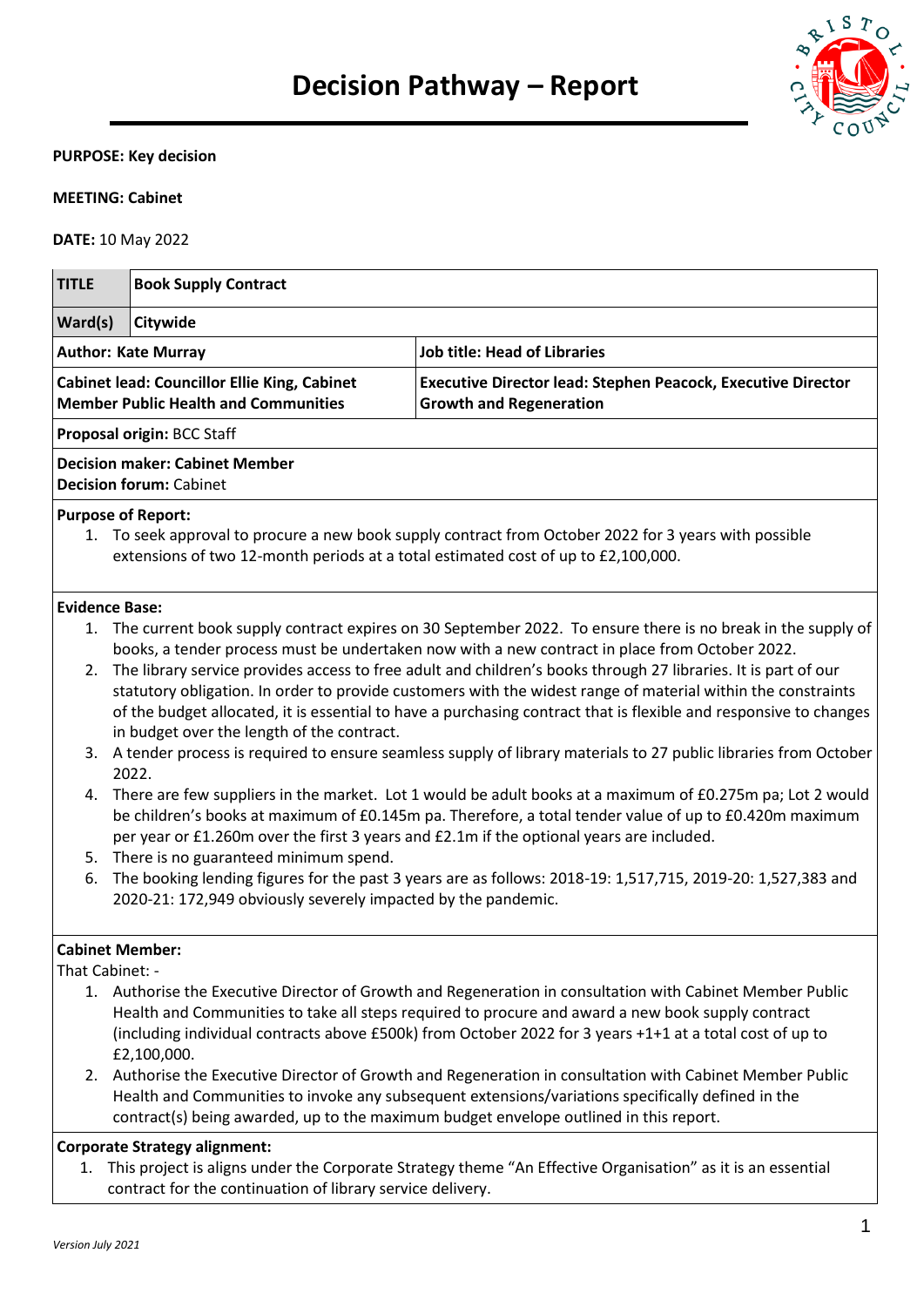## **City Benefits:**

- 1. A continuation of book supply for all Bristol Libraries will ensure the essential function of libraries continues
- 2. A new contract will ensure the best value for money, within the budget allocated, can be sourced.
- 3. The new contract will ensure that materials arrive in libraries ready for the shelf, and other services such as supplier selection can contribute to efficiency and cost effectiveness.

## **Consultation Details:**

- 1. Consultation with Bristol City Council Procurement
- 2. Consultation with the colleagues in the CUSP consortium (Consortium for United Stock Purchase)

## **Background Documents:**

[Tender for the supply of Books to Library Service cabinet report 6 December 2016](https://democracy.bristol.gov.uk/documents/s9312/09a%20Tender%20for%20the%20supply%20of%20Books%20to%20Library%20Service%20exec%20summary.pdf)

| <b>Revenue Cost</b>    | Up to £0.420m a year                                           | <b>Source of Revenue Funding</b> | Library Service Revenue Budget – Material Fund |
|------------------------|----------------------------------------------------------------|----------------------------------|------------------------------------------------|
|                        | Up to a maximum of<br>£2.1m over the length<br>of the contract |                                  |                                                |
| <b>Capital Cost</b>    | £N/A                                                           | <b>Source of Capital Funding</b> | N/A                                            |
| One off cost $\square$ | Ongoing cost $\boxtimes$                                       | Saving Proposal $\Box$           | Income generation proposal $\Box$              |

# **Required information to be completed by Financial/Legal/ICT/ HR partners:**

**1. Finance Advice:** The Library service seeks permission to tender for a book supply contract to replace the existing arrangement which expires on September 30<sup>th</sup> 2022. The tender is for a maximum value of £0.420m per year or £2.1 over the total length of the proposed contract period including the optional additional years.

At the maximum value outlined in the report, these costs can be met within the amount available in the service's current and 22/23 proposed budget.

**Finance Business Partner:** Kayode Olagundoye, Interim Finance Business Partner, 17 February 2022

**2. Legal Advice:** The procurement process must be conducted in line with the 2015 Procurement Regulations and the Councils own procurement rules. Legal services will advise and assist officers with regard to the conduct of the procurement process and the resulting contractual arrangements.

**Legal Team Leader:** Husinara Jones, Team Leader/Solicitor 19 April 2022

**3. Implications on IT**: I can see no implications on IT in regards to this activity.

**IT Team Leader:** Gavin Arbuckle, Head of Service Improvement and Performance, 14 February 2022

**4. HR Advice:** There are no HR implications evident

**HR Partner:** Celia Williams, HR Business Partner – Growth and Regeneration, 16 February 2022

| <b>EDM Sign-off</b>                | John Smith, Director Economy of Place as chair of                   | 9 March 2022  |
|------------------------------------|---------------------------------------------------------------------|---------------|
|                                    | EDM in Executive Directors absence                                  |               |
| <b>Cabinet Member sign-off</b>     | Councillor Ellie King, Cabinet Member Public Health   24 March 2022 |               |
|                                    | and Communities                                                     |               |
| <b>For Key Decisions - Mayor's</b> | Mayor's Office                                                      | 27 March 2022 |
| Office sign-off                    |                                                                     |               |

| Appendix $A$ – Further essential background / detail on the proposal     | <b>NO</b> |
|--------------------------------------------------------------------------|-----------|
| Appendix B – Details of consultation carried out - internal and external | <b>NO</b> |
| Appendix C - Summary of any engagement with scrutiny                     | <b>NO</b> |